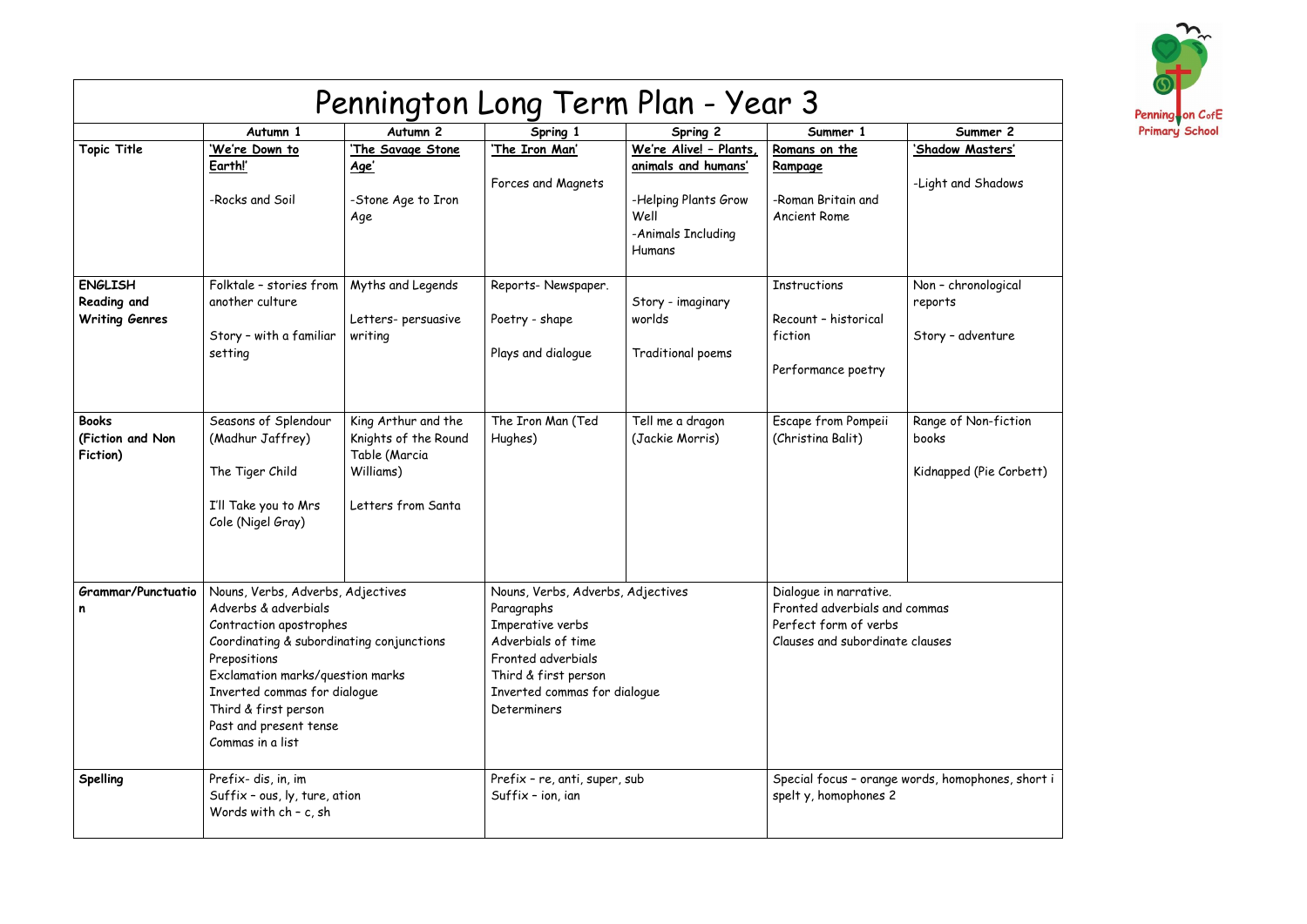| <b>HANDWRITING</b> | Copy writing.<br>Handwriting uses.                                                                                                                                                                                                                                                                                                                                                                                                                                                                                                                                                                                                                                                                                                                                                                                                                                        | High frequency word practice.<br>Development of spelling patterns.                                                                                                                                                                                                                                                                                                                                                                                                                                                                                                                                                                                                                                                                                                                                                                                                                                                                                                                                                                                                                                                                                                           | Development of personal style.<br>Speed writing practice.                                                                                                                                                                                                                                                                                                                                                                                                                                                                                                                                                                                                                                                                                                                                                                                                                                                                                                                                                                                                                                                                                                                                                                                                                                         |
|--------------------|---------------------------------------------------------------------------------------------------------------------------------------------------------------------------------------------------------------------------------------------------------------------------------------------------------------------------------------------------------------------------------------------------------------------------------------------------------------------------------------------------------------------------------------------------------------------------------------------------------------------------------------------------------------------------------------------------------------------------------------------------------------------------------------------------------------------------------------------------------------------------|------------------------------------------------------------------------------------------------------------------------------------------------------------------------------------------------------------------------------------------------------------------------------------------------------------------------------------------------------------------------------------------------------------------------------------------------------------------------------------------------------------------------------------------------------------------------------------------------------------------------------------------------------------------------------------------------------------------------------------------------------------------------------------------------------------------------------------------------------------------------------------------------------------------------------------------------------------------------------------------------------------------------------------------------------------------------------------------------------------------------------------------------------------------------------|---------------------------------------------------------------------------------------------------------------------------------------------------------------------------------------------------------------------------------------------------------------------------------------------------------------------------------------------------------------------------------------------------------------------------------------------------------------------------------------------------------------------------------------------------------------------------------------------------------------------------------------------------------------------------------------------------------------------------------------------------------------------------------------------------------------------------------------------------------------------------------------------------------------------------------------------------------------------------------------------------------------------------------------------------------------------------------------------------------------------------------------------------------------------------------------------------------------------------------------------------------------------------------------------------|
|                    |                                                                                                                                                                                                                                                                                                                                                                                                                                                                                                                                                                                                                                                                                                                                                                                                                                                                           |                                                                                                                                                                                                                                                                                                                                                                                                                                                                                                                                                                                                                                                                                                                                                                                                                                                                                                                                                                                                                                                                                                                                                                              |                                                                                                                                                                                                                                                                                                                                                                                                                                                                                                                                                                                                                                                                                                                                                                                                                                                                                                                                                                                                                                                                                                                                                                                                                                                                                                   |
| <b>MATHS</b>       | $3 \times$ tables<br>Solve any 2d + 2d,<br>Take a 2d number away from 100<br>Column Methods: 2d + 2d, 2d-2d<br>Recognise horizontal and vertical lines<br>Recognise parallel lines<br>Recognise perpendicular lines<br>Recognise the 3D shapes I know in context<br>Use the four compass points to describe<br>direction<br>Recognise half turns, three quarter turns and<br>whole turns as amounts of right angles<br>Tell if an angle is greater than or less than a<br>right angle<br>Move two arms to replicate an angle in a<br>polygon<br>Spot right angles in shapes<br>Count up how many equal parts altogether<br>Count up how many equal parts are shaded<br>Find any simple fraction of any simple shape<br>Count in thirds<br>Count in tenths<br>Add and subtract fractions with the same<br>denominator (within 1)<br>See fractions as 'just another number' | $4 \times$ tables<br>Solve any 3d + 2d<br>Take any 2d number away from 100<br>Smile multiplication (2x,3x,4x,5x)<br>Division facts with remainders<br>Column Methods: 3d + 2d, 2d - 2d, 3d - 2d<br>Recognise lines of symmetry in a variety of<br>shapes<br>Recognise non-symmetrical shapes<br>Identify regular and irregular polygons<br>Identify congruent shapes<br>Recognise the 3D shapes in context<br>Use simple grid referenes<br>Measure distance accurately using m and cm<br>Measure mass accurately using kg and g<br>Use all CLIC in the context of money<br>Measure capacity accurately using I and ml<br>Time and record simple events<br>Time and record and compare simple<br>Show any simple fraction<br>Find fractions of amounts by sharing then<br>counting<br>Record tenths with decimals too<br>Compare and order fractions with the same<br>denominator<br>Know all of my x2,x5,x10 tables as fraction<br>learn its<br>Add and subtract with the same denominator<br>See fractions as just another number<br>Explain pictograms with quarter pictures<br>Use a variety of Venn diagrams<br>Draw a 1:1 scale bar chart<br>Draw a 1:2 scale bar chart | $8 \times$ tables<br>Solve 3d+3d<br>Subtract 3d numbers<br>Solve 1dx2d with table facts<br>Combine table facts to solve division with<br>remainders<br>Column Methods: 3d+3d, 3d-3d, 2dx1d,<br>2d/1d(usingx2,3,4,5)<br>Sort and describe 2D shapes using angles<br>Describe 3D shapes using measurements<br>angles<br>Make 3D shapes<br>Calculate in the context of measuring dis<br>mass and capacity<br>Change an amount of distance, mass or we<br>make it 3, 4 or 5 times bigger<br>Count and measure to find a perimeter<br>Record money spent and money saved<br>Know how many days in each month, year<br>year<br>Say how long until o'clock<br>Read quarter past and quarter to on a dig<br>Tell the time to the nearest minute<br>Tell the time with Roman numerals<br>Understand am and pm<br>Read a 24 hour clock<br>Convert time from analogue to 24 hour cl<br>Use acute and obtuse to accurately Desc<br>properties of shapes<br>Know that angles are used to sort shapes<br>Know any fraction equal to 1<br>Use equivalence to show any simple fract<br>Find fractions of amounts using my table<br>and 2 part)<br>Place the fractions I know on a number li<br>Compare and order fractions with differ<br>denominators<br>Solve addition and subtraction calculation<br>fractions |

with ngles  $ints$  and distance, or water to ear and leap a digital cloc<mark>k</mark> ur clock escribe raction ables (1 part er line <sup>:</sup>ferent ations with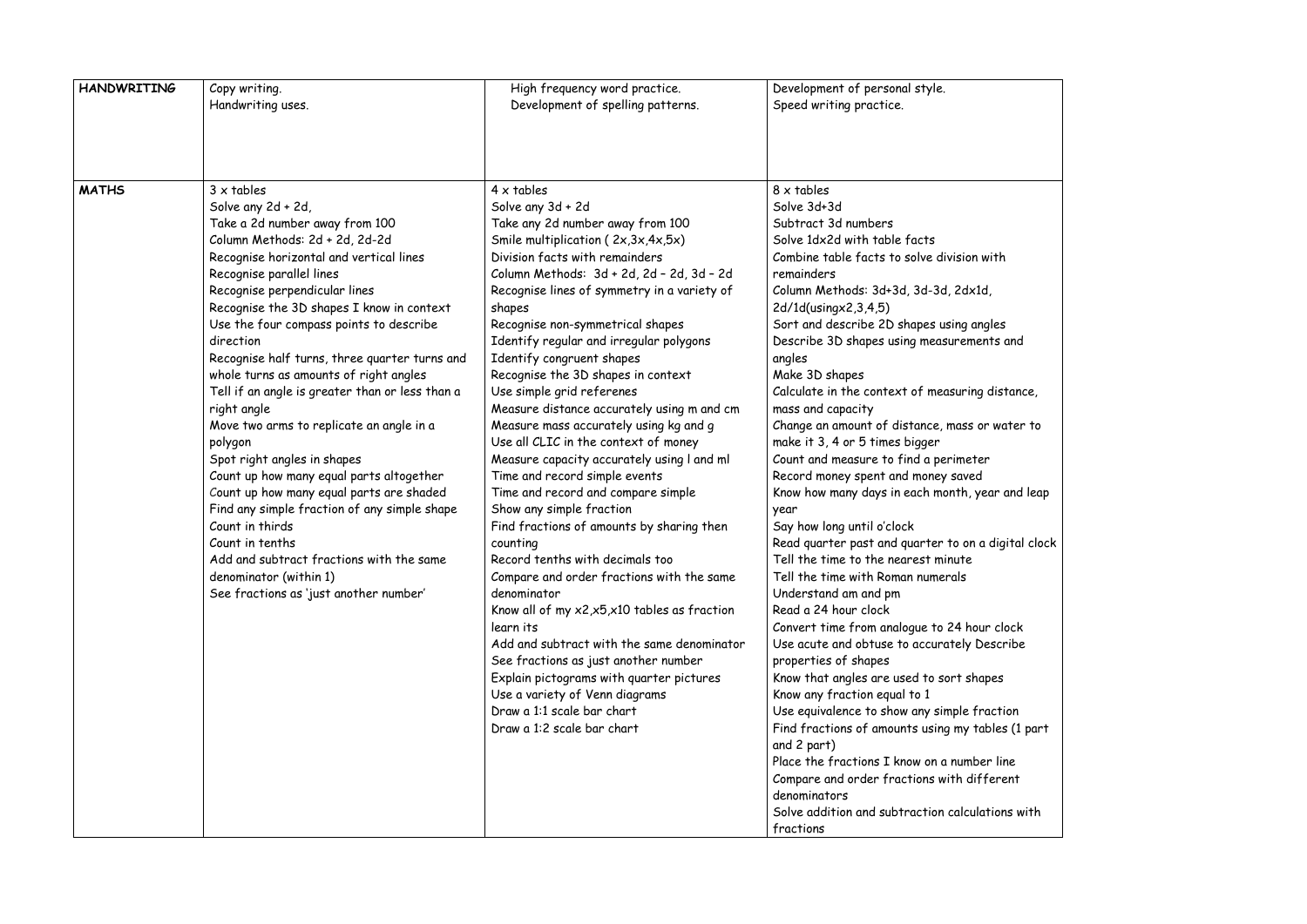|                |                                                                                                                                                                                                                                                                                                                                                |                                                                                                                                                                                                                                                                                                                                                                                                                                                                                                                                                                                                                                                           |                                                                                                                                                                                                                                                                                                                                                                                                                                                                                                                                                                                                                                                                                                                                                                                                                                                                                                                 | read timetables<br>Find how many in a subset<br>Find how many altogether<br>Compare subsets and explain what this |                                                                                                                                                                                                                                                                                                                                                          |
|----------------|------------------------------------------------------------------------------------------------------------------------------------------------------------------------------------------------------------------------------------------------------------------------------------------------------------------------------------------------|-----------------------------------------------------------------------------------------------------------------------------------------------------------------------------------------------------------------------------------------------------------------------------------------------------------------------------------------------------------------------------------------------------------------------------------------------------------------------------------------------------------------------------------------------------------------------------------------------------------------------------------------------------------|-----------------------------------------------------------------------------------------------------------------------------------------------------------------------------------------------------------------------------------------------------------------------------------------------------------------------------------------------------------------------------------------------------------------------------------------------------------------------------------------------------------------------------------------------------------------------------------------------------------------------------------------------------------------------------------------------------------------------------------------------------------------------------------------------------------------------------------------------------------------------------------------------------------------|-------------------------------------------------------------------------------------------------------------------|----------------------------------------------------------------------------------------------------------------------------------------------------------------------------------------------------------------------------------------------------------------------------------------------------------------------------------------------------------|
| <b>SCIENCE</b> | <b>Rocks</b><br>-Compare and group<br>together different<br>kinds of rocks on the<br>basis of their<br>appearance and simple<br>physical properties<br>-Describe in simple<br>terms how fossils are<br>formed when things<br>that have lived are<br>trapped within rock<br>-Recognise that soils<br>are made from rocks<br>and organic matter. | <b>Forces and Magnets</b><br>-Compare how things<br>move on different<br>surfaces<br>-Notice that some<br>forces need contact<br>between 2 objects,<br>but magnetic forces<br>can act at a distance<br>-Observe how magnets<br>attract or repel each<br>other and attract<br>some materials and<br>not others<br>-Compare and group<br>together a variety of<br>everyday materials on<br>the basis of whether<br>they are attracted to<br>a magnet, and identify<br>some magnetic<br>materials<br>-Describe magnets as<br>having 2 poles<br>-Predict whether 2<br>magnets will attract<br>or repel each other,<br>depending on which<br>poles are facing. | Plants/ Animals<br>including humans<br>-Identify and describe<br>the functions of<br>different parts of<br>flowering plants:<br>roots, stem/trunk,<br>leaves and flowers<br>-Explore the<br>requirements of plants<br>for life and growth<br>(air, light, water,<br>nutrients from soil,<br>and room to grow) and<br>how they vary from<br>plant to plant<br>-Investigate the way<br>in which water is<br>transported within<br>plants<br>-Explore the part that<br>flowers play in the life<br>cycle of flowering<br>plants, including<br>pollination, seed<br>formation and seed<br>dispersal.<br>-Identify that animals,<br>including humans, need<br>the right types and<br>amount of nutrition,<br>and that they cannot<br>make their own food;<br>they get nutrition<br>from what they eat<br>-Identify that humans<br>and some other<br>animals have skeletons<br>and muscles for<br>support, protection |                                                                                                                   | Light<br>-Recognise tho<br>need light in or<br>things and that<br>the absence of<br>-Notice that li<br>reflected fron<br>-Recognise tho<br>from the sun c<br>dangerous and<br>there are ways<br>protect their a<br>-Recognise tho<br>are formed wh<br>light from a lig<br>is blocked by a<br>object<br>-Recognise pat<br>the way that t<br>shadows chang |

tells us at they order to see at dark is of light light is m surfaces at light can be d that s to eyes at shadows hen the ight source i solid tterns in the size of ge.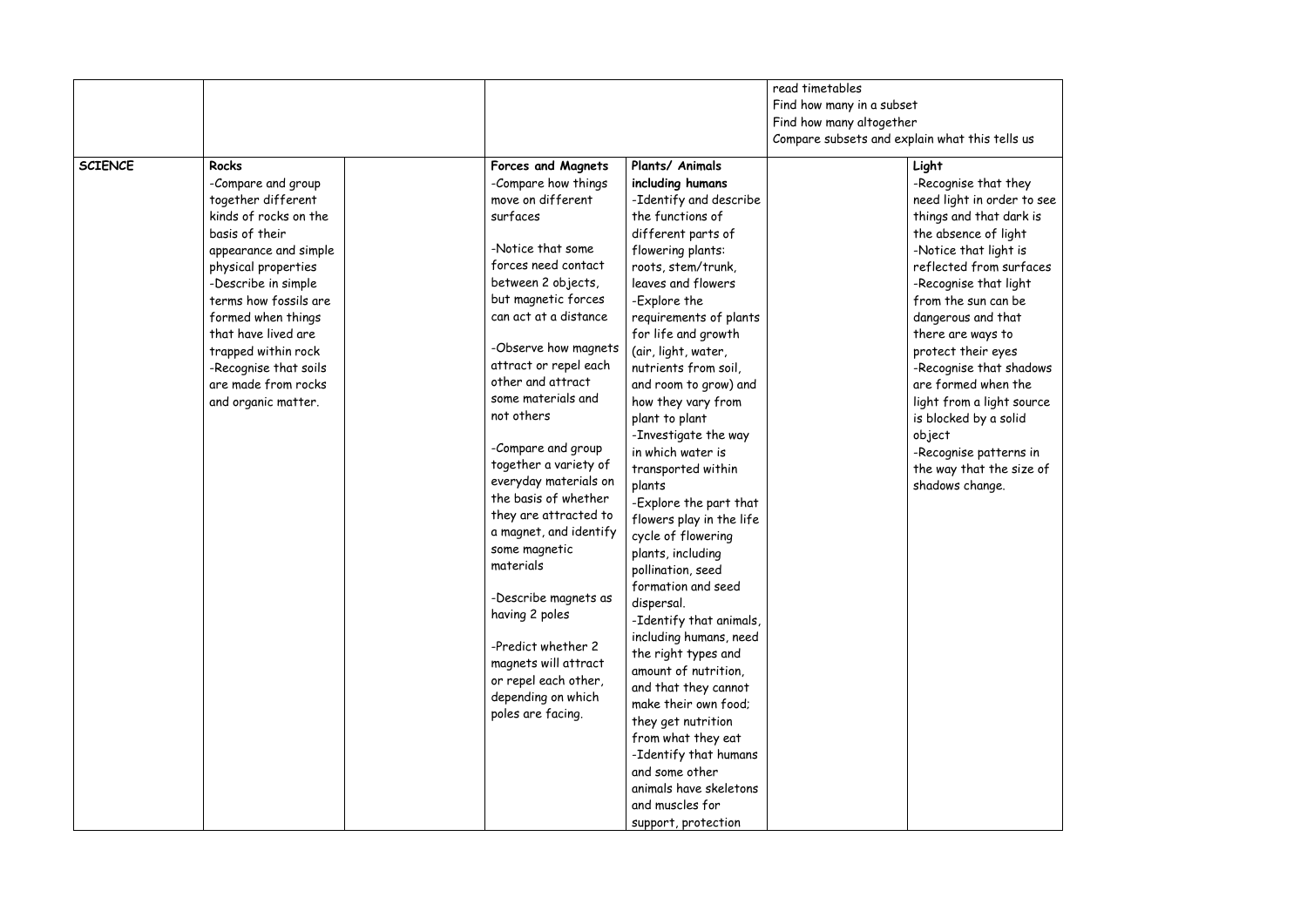|                                        |                                                                                                                            |                                                                                                                                         |                                                                                                              | and movement.                                                                                              |                                                                                                                                                     |                             |
|----------------------------------------|----------------------------------------------------------------------------------------------------------------------------|-----------------------------------------------------------------------------------------------------------------------------------------|--------------------------------------------------------------------------------------------------------------|------------------------------------------------------------------------------------------------------------|-----------------------------------------------------------------------------------------------------------------------------------------------------|-----------------------------|
| <b>RELIGIOUS</b><br><b>EDUCATION</b>   | Bible challenge<br>Symbols of Christianity<br>Places of worship<br>Advent (Preparing for Jesus)<br><b>Christian Values</b> |                                                                                                                                         | Bible challenge<br>Leaders -<br>-Islam (Muhammad p.b.u.h.)<br>-Christianity<br>Easter (Palm Sunday)<br>Deity |                                                                                                            | Buddhism -<br>-Prince Siddhartha<br>-Wesak<br>-Enlightenment<br>-Reflection<br>Christianity in Cumbria<br>Deity                                     |                             |
| <b>CHRISTIAN</b><br><b>VALUES/PSHE</b> | Koinonia                                                                                                                   | Hope                                                                                                                                    | Trust                                                                                                        | Peace                                                                                                      |                                                                                                                                                     |                             |
| ART AND DESIGN                         | Modelling - Rock<br>formations                                                                                             | Textiles - Prehistoric<br>clothes<br>Painting - Cave<br>paintings<br>Painting - Stonehenge<br>watercolours<br>Modelling -<br>Stonehenge | Modelling and painting<br>- 3D Iron Man                                                                      | Digital photography -<br>flower designs<br>Collages - Parts of a<br>flower<br>Modelling - healthy<br>plate | Print patterns -<br>Mosaics<br>Modelling/ sculpture -<br>Roman pots<br>Drawing and painting -<br>Shields<br>Drawing and painting -<br>Swords        | Drawing - sho<br>techniques |
| <b>COMPUTING</b>                       | How computers work                                                                                                         | Algorithms and<br>Programmes                                                                                                            | Communication<br>E-safety                                                                                    |                                                                                                            | Programming<br>Research<br>Word                                                                                                                     | Data and Inf                |
| <b>DESIGN AND</b>                      | Axes                                                                                                                       |                                                                                                                                         |                                                                                                              |                                                                                                            | Roman Sandals                                                                                                                                       |                             |
| <b>TECHNOLOGY</b>                      | Roundhouses - weaving                                                                                                      |                                                                                                                                         |                                                                                                              |                                                                                                            | Catapults                                                                                                                                           |                             |
| <b>GEOGRAPHY</b>                       | Settlements<br>Locational knowledge                                                                                        |                                                                                                                                         |                                                                                                              |                                                                                                            | Spread of the empire - map work<br>Roads-map work<br>Settlements<br>Trade                                                                           |                             |
| <b>HISTORY</b>                         | Stone Age to Iron Age<br>Timeline<br>Hunter gatherers<br>Early farmers<br>Iron age forts<br>Weapons<br>Clothing<br>Food    |                                                                                                                                         |                                                                                                              |                                                                                                            | The Romans<br>Local history study<br>Spread of the roman empire<br>The Roman army<br>Entertainment<br>Food<br><b>Buildings</b><br><b>Inventions</b> |                             |